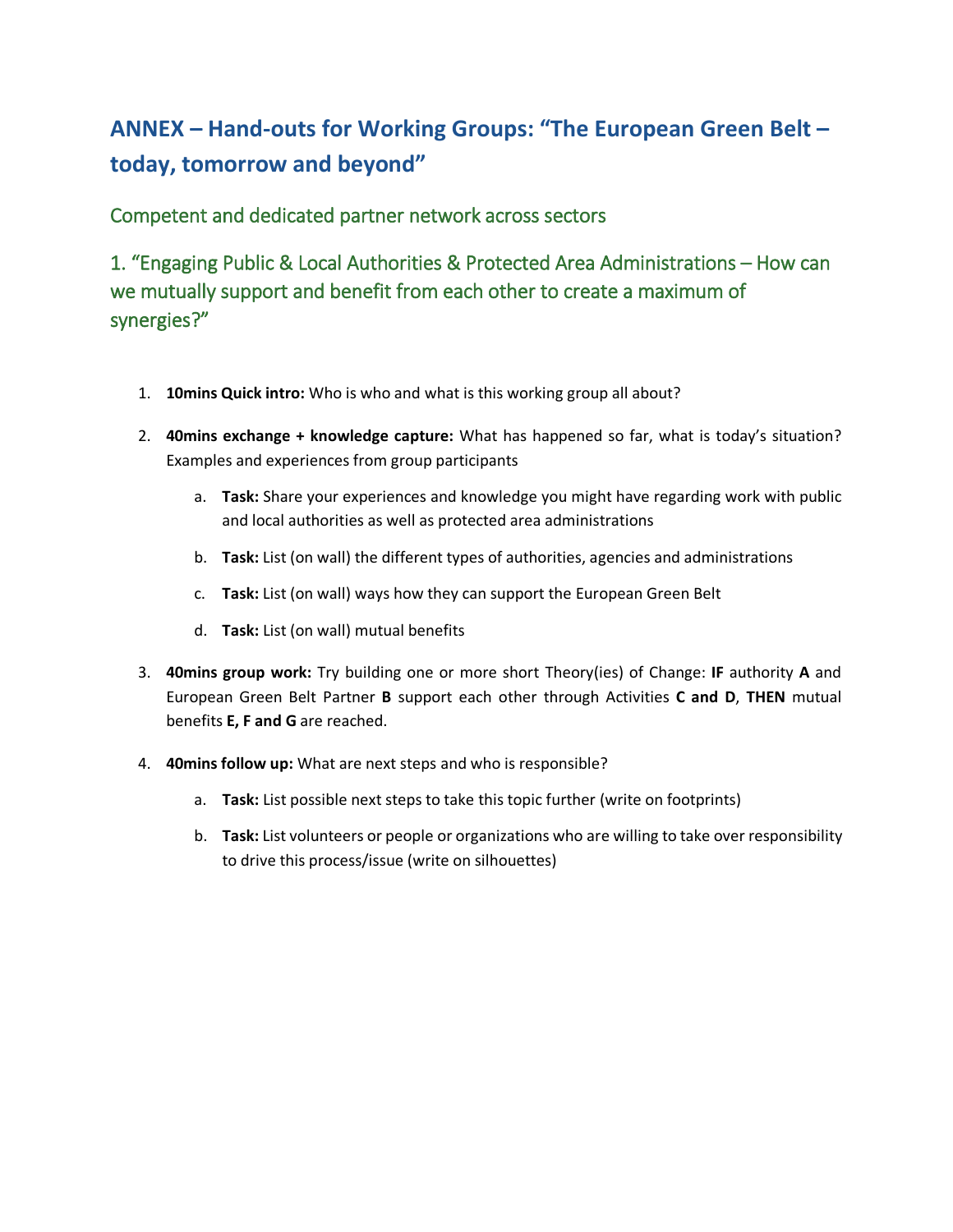

2. "Synergies of Nature Conservation & Historic Preservation – How can we protect the European Green Belt as common natural and cultural heritage, taking into account today's political and social context and perspectives?"

- 1. **10mins Quick intro:** Who is who and what is this working group all about?
- 2. **45mins exchange:** What has happened so far, what is today's situation? Examples and experiences from group participants
	- a. **Task:** Share the experiences and knowledge you might have regarding cultural heritage and nature conservation. Are you working in a project where both aspects are present? Have you heard of such a project? What are the opportunities, what are the challenges?
	- b. **Task:** capture the information on the wall (existing projects, challenges, opportunities)
- *3.* **45mins Working Group: On the wall, l**ist concrete target audiences, potential new cooperation partners as well as topics that are needed that help combine nature conservation and cultural heritage.
- *4.* **30mins:** Next steps and who will drive this process?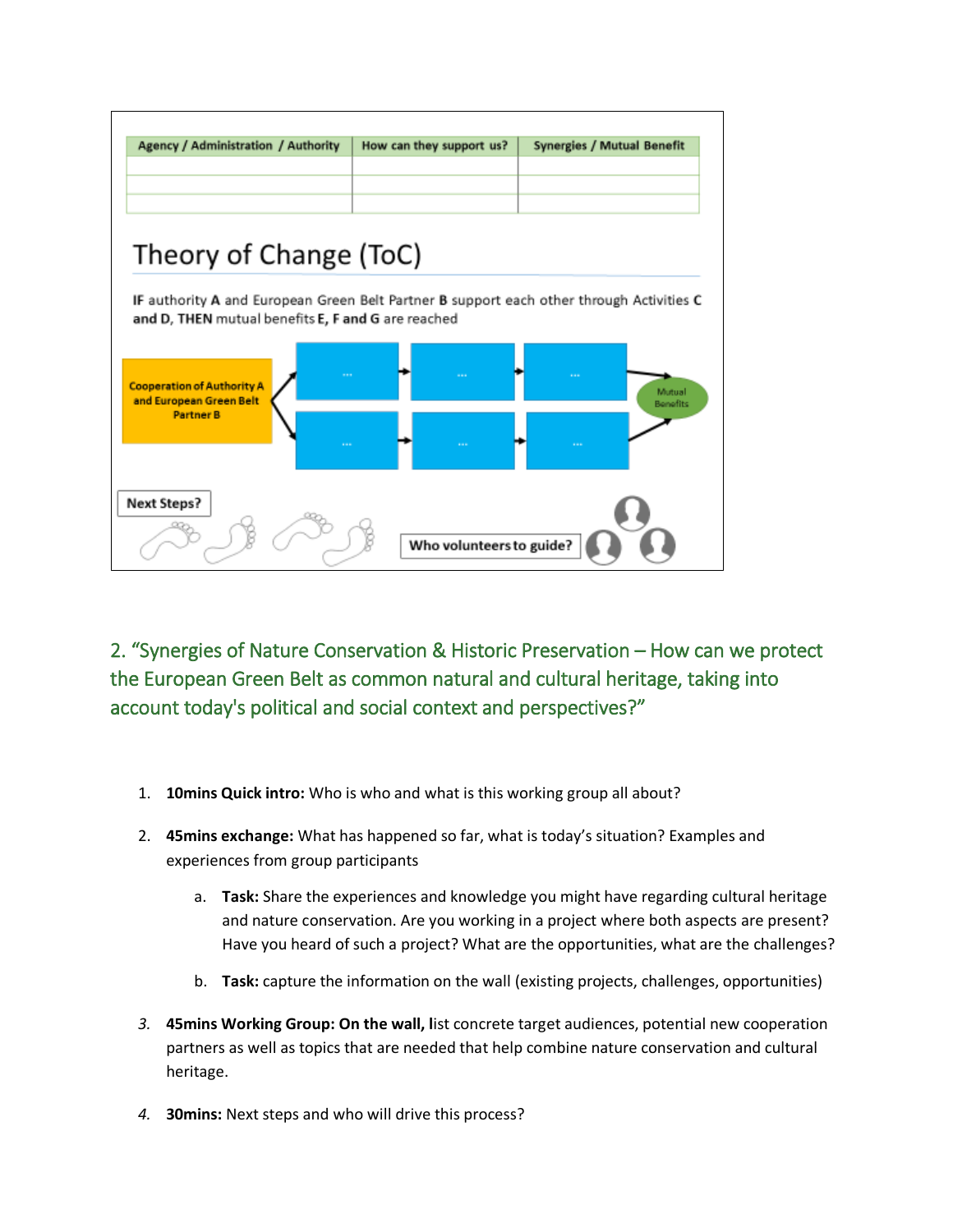- a. **Task:** List possible next steps to take this topic further (write on footprints)
- b. **Task:** List volunteers or people or organizations who are willing to take over responsibility to drive this process/issue (write on silhouettes)



# 3. "Stepping up European Green Belt Communications –What is the current status of the communication strategy and what has yet to come?"

Was prepared and moderated by Wigwam in the frame of a contract assigned by EuroNatur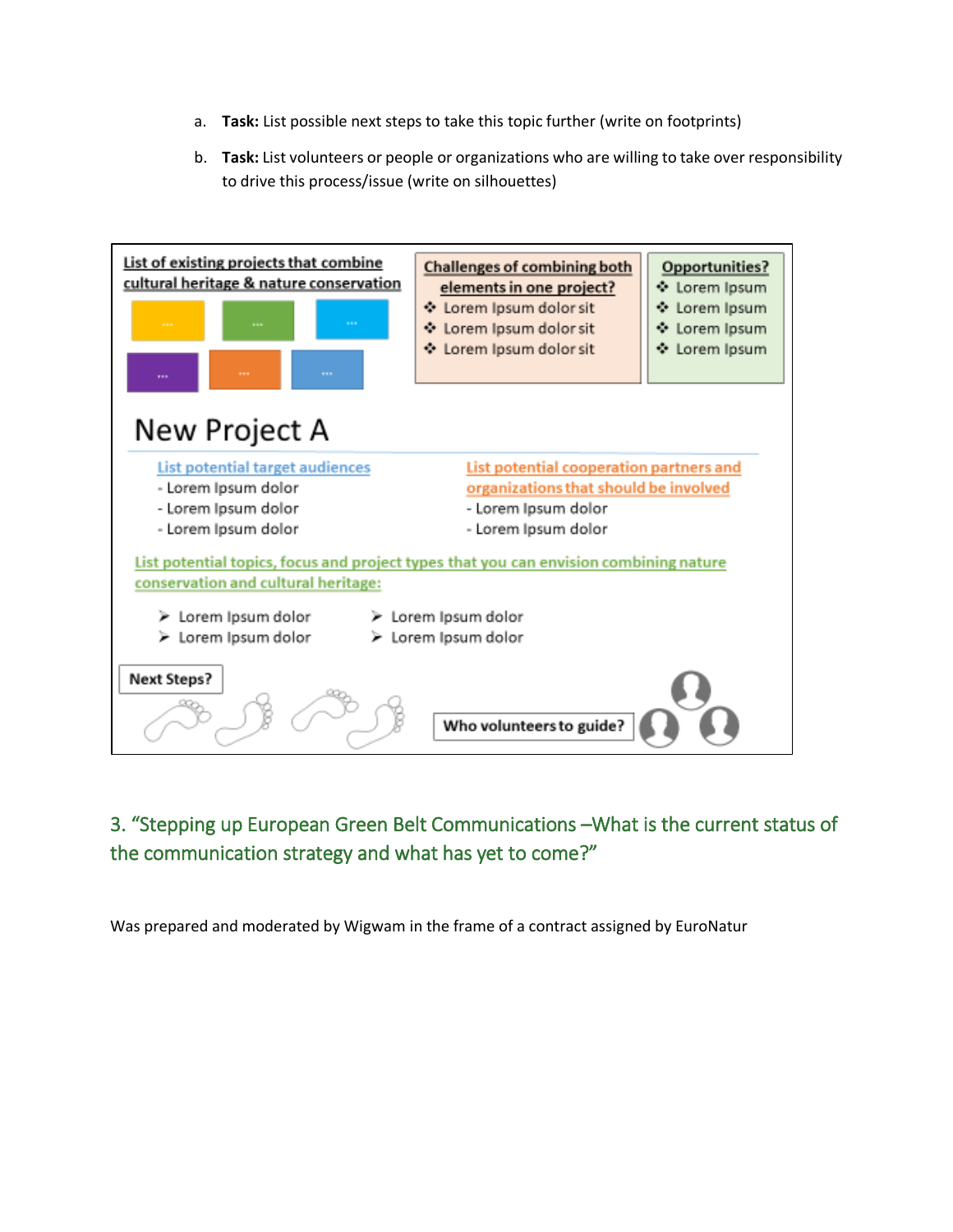# 4. "Stepping up European Green Belt Communications: 30 years after the Iron Curtain – How can we make use of the anniversary and increase the visibility of the European Green Belt?"

1. **10mins Quick intro:** Who is who and what is this working group all about?

#### 2. **30mins Discussion & Knowledge Capture:**

- a) **Task:** write down (on sticky notes and pin to wall) any existing plans for projects or events especially around the 30-year anniversary
- b) **Task:** Write down (on wall) any project ideas you might have additionally for the 30 years anniversary
- 3. **40mins Working Group:** Together as a group, further elaborate one project idea for the upcoming 30-year anniversary using the template below.
	- a) **Task:** Write down what the project is all about
	- b) **Task:** Write down the target audience
	- c) **Task:** Write down the list of involved partners
	- d) **Task:** Write down the communication actions needed
- 4. **40mins Working Group:** How can the Pan-European Green Belt help network, advertise and communicate these project and events to increase outreach and communication for the 30-year anniversary. Think about the existing communications channels such as the website and newsletters and add anything that you think will help in addition to what exists already.
	- a) **Task:** List ways of how we can better network and connect to implement projects for the anniversary together and increase our outreach?
- *5.* **10mins:** Next steps and who will drive this process?
	- a) **Task:** List possible next steps to take this topic further (write on footprints)
	- b) **Task:** List volunteers or people or organizations who are willing to take over responsibility to drive this process/issue (write on silhouettes)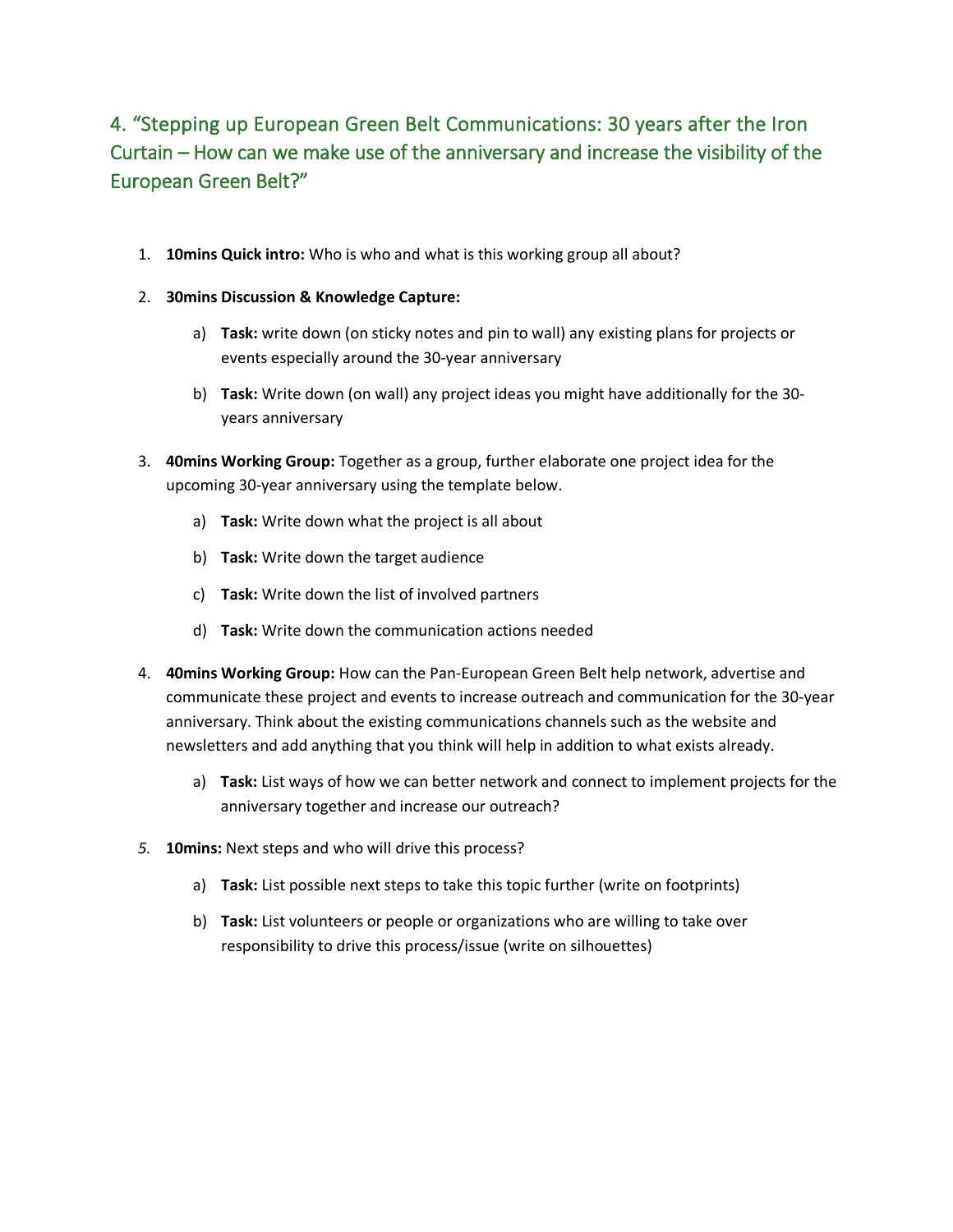

### Scientific justification of the importance of the European Green Belt

- 5. "Calling the Science Community Defining our main scientific fields of interests & research questions to provide evidence for our European Green Belt Vision.*"* 
	- 1. **15mins Quick intro:** Who is who and what is this working group all about?
		- a. **Task:** Review the vision of the European Green Belt
	- 2. **50mins Working Group:** Looking at the vision, please define scientific fields of interest that help demonstrate and prove the importance and scientific justification of the European Green Belt. Capture them on the format below (Think Pan European Level and not only regional level! For example how does a regional project on snail protection help the Pan European Green Belt and how can the Pan European Green Belt help the snail project?)
		- a. **Task:** Write down scientific fields of interest that help prove the importance of the Pan European Green Belt
		- b. **Task:** Write down scientific research questions that should be answered by the scientific community that help us prove the importance of the Pan European Green Belt.
	- 3. **10mins Working Group:** Define potential partners we might want to contact
	- 4. **45mins Theory of Change:** IF we have answers to our question X from one of our partners, THEN what does it enable us to do? And IF that is enabled, THEN what results from that?
	- *5.* **10mins:** Next steps and who will drive this process?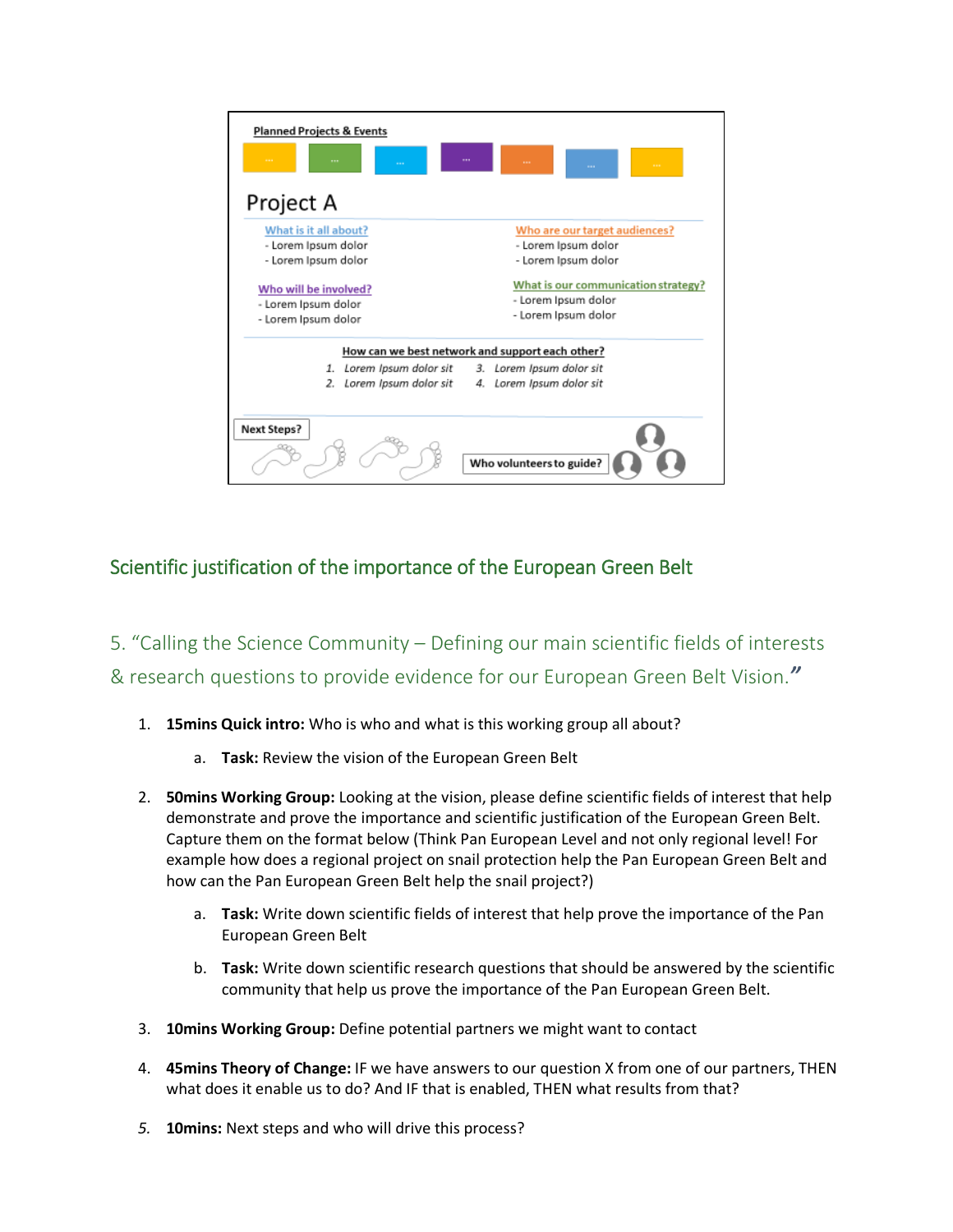- a) **Task:** List possible next steps to take this topic further (write on footprints)
- b) **Task:** List volunteers or people or organizations who are willing to take over responsibility to drive this process/issue (write on silhouettes)



## (Programmatic) Funding

6. "What if we were rich? – Brainstorming and Prioritizing to build strategies for programmatic fundraising!**"** 

- 1. **10 mins: Quick intro:** Who is who and what is this working group all about?
- *2. 45mins: "What if we had 10 Million €?" -* What would we do? Why would we do it?
	- a) **Task:** Think about a situation where money is not the problem.
	- b) **Task:** List potential ideas that you would fund with the 10 Mio €
- 3. **10mins Prioritizing:** Prioritize the list of ideas in terms of what is the most urgent idea to implement and which ones are "nice to have"
	- a) **Task:** Sort the list of ideas by their level of priority
- 4. **5mins Decision:** select one of the more urgent ideas to work out a Theory of Change (If we implemented that idea, THEN what would we get from it?)
- 5. **10mins:** Think about possible funders for this idea? Who might be interested in funding the development or implementation? Why?